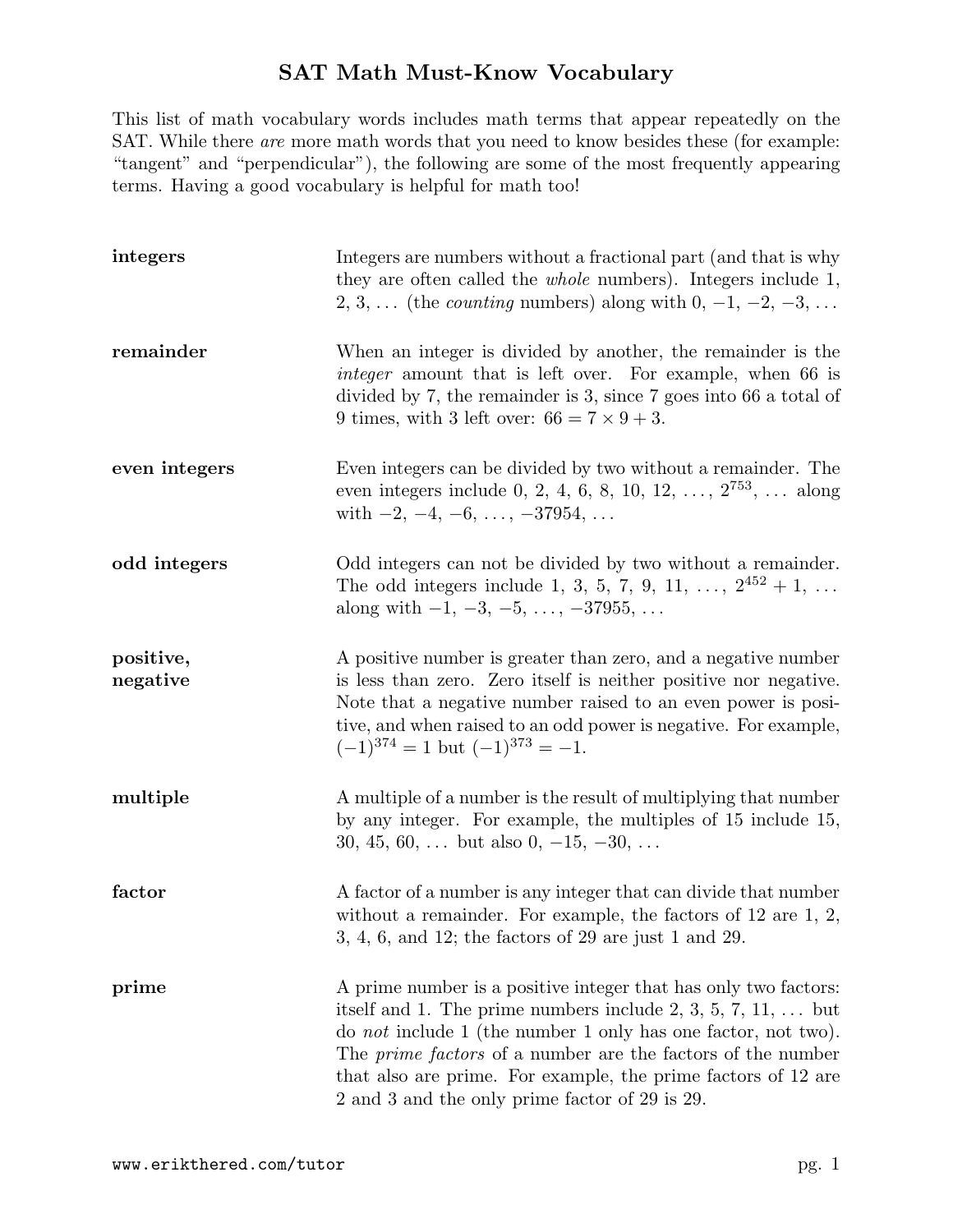## SAT Math Must-Know Vocabulary

| average<br>(arithmetic mean) | The average (also called the "mean" or "arithmetic mean") of<br>a group of numbers is the sum of the numbers divided by the<br>number of numbers. For example, the average of the group of<br>numbers $\{2,4,9\}$ is $(2+4+9)/3=5$ . A typical SAT question<br>might read: "The average of 2, $x$ , 6, and 12 is 7. What is $x$ ?"<br>In this case, the average is the sum of the numbers divided by<br>4. We can write: $(2+x+6+12)/4 = 7 \Rightarrow x+20 = 28 \Rightarrow x = 8$ .                                                       |
|------------------------------|---------------------------------------------------------------------------------------------------------------------------------------------------------------------------------------------------------------------------------------------------------------------------------------------------------------------------------------------------------------------------------------------------------------------------------------------------------------------------------------------------------------------------------------------|
| median                       | The median of a group of numbers is the number in the middle<br>of the group after the group has been numerically sorted. For<br>example, the median of the numbers $\{9, 2, 4\}$ is 4, since when<br>sorted, the numbers are $\{2,4,9\}$ , and 4 is in the middle. For<br>groups with an even number of numbers, the median is the<br>average of the two middle numbers. For example, the median<br>of the numbers $\{1, 1, 2, 4, 4, 9\}$ is $(2 + 4)/2 = 3$ .                                                                             |
| mode                         | The mode of a group of numbers is the number or numbers<br>which appear most often (there can be more than one mode<br>for a given group). For example, the mode of the group of<br>numbers $\{1, 2, 3, 3, 3, 4, 5, 6, 6, 6, 7, 8, 8\}$ is both 3 and 6.                                                                                                                                                                                                                                                                                    |
| in terms of                  | You are often asked on the SAT to solve for some variable<br>"in terms of" another variable or variables. For example, if<br>$6a + 12b = 3a + 6b - 9c + 15$ , and you are asked to solve for<br>$\alpha$ in terms of $\delta$ and $\alpha$ , then simply solve for $\alpha$ with all other<br>variables and numbers on the other side of the equation. Here,<br>you would get $3a = 15 - 6b - 9c$ so that $a = 5 - 2b - 3c$ .                                                                                                               |
| less, fewer                  | A common SAT question type involves translating from words<br>into an algebraic equation that you can solve. When you see<br>"less" or "fewer" you should think <i>subtraction</i> . For example,<br>"y is three less than twice x" is equivalent to $y = 2x - 3$ . An-<br>other example: "Aubrey has 6 fewer cabbages than Bill does"<br>could be written in equation form as $A = B - 6$ . Note that<br>the number or expression that comes before "less" or "fewer"<br>appears <i>after</i> the minus sign in the equivalent expression. |